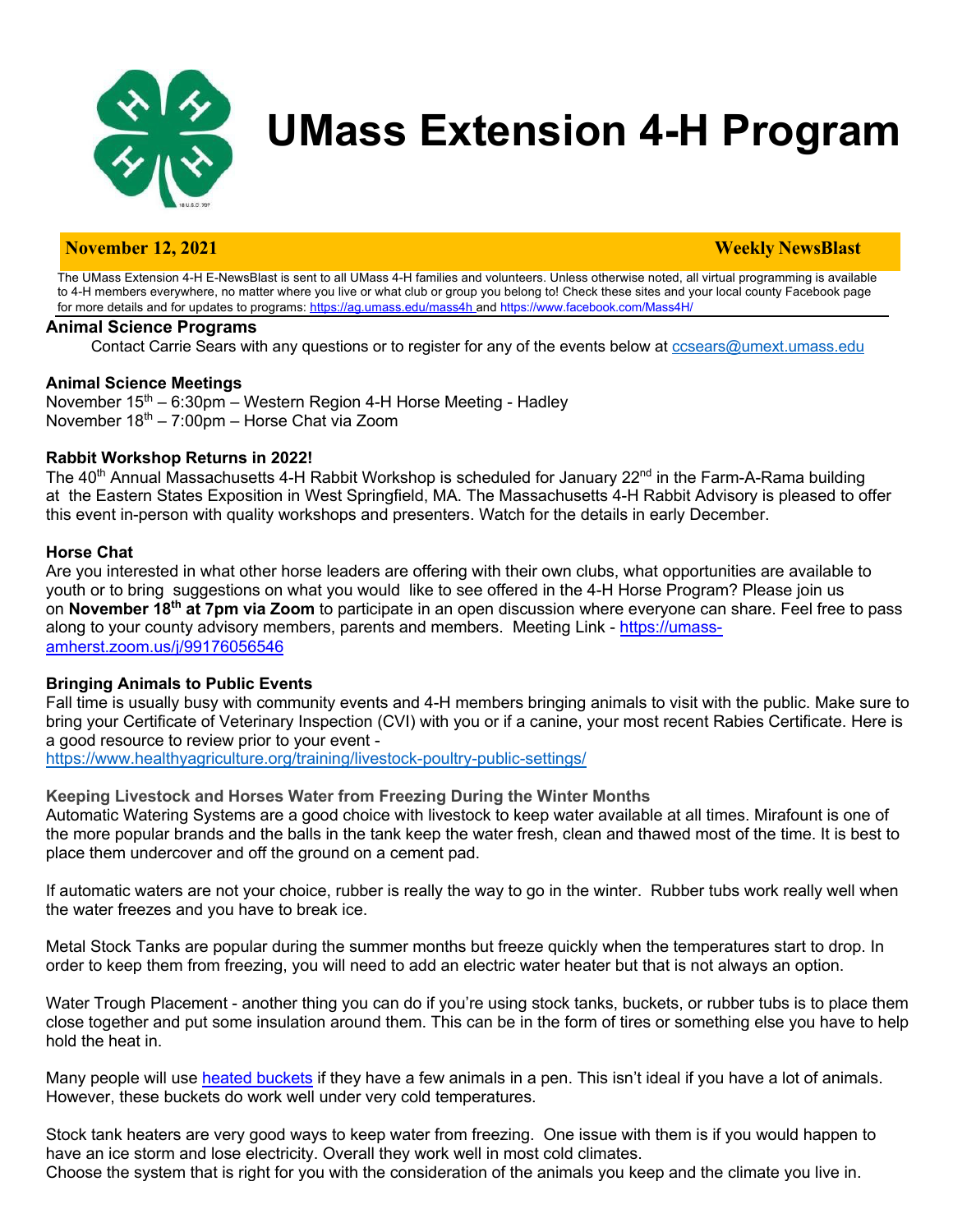# **STEM Updates/Dates: Contact Kim Pond with questions or for more details**

Computer Science (CS) Google Project – Google and 4-H are working together to provide opportunities to learn Computer Science. Here is one video talking about computer science possibilities on YouTube: https://youtu.be/w5uKKI6ClFk

The UMass Extension 4-H program is scheduling activities and opportunities connected to the UMass 4-H Google Computer Science Grant. To accommodate more people's schedules there will be two sessions on Zoom.

- Thursday December 2nd at 5pm featuring our Springfield CS Program &
- Monday, December 6th at 7pm to kick of Computer Science Week

Learn how computer science relates to other 4-H projects such as Horses, Dogs, Clothing and Textiles, and more! Find trainings and resources at the CS Science resource HUB https://click2computerscience.org/ Resources are available for the 2018 and 2019 NYSD Kits, Ozobots, 3-D Printers, e-textiles, and other projects.

# **CELEBRATING 4-H COMPUTER SCIENCE EDUCATION**

Join us in celebrating 4-H Computer Science during CS Education Week on Wednesday, December 8 at 1:00 PM EST. During this special webinar, you'll learn best practices as we share what worked well in reaching over 1.4 million youth with CS education through the 4-H CS Pathway. Join to explore the new resource, Click2ComputerScience.org, learn how to develop training and skills to engage youth in CS learning and build confidence and competence for staff to teach CS. It would not be a celebration without gifts, register now to join!

Volunteers interested in attending a webinar on the Click2CS resource hub on Dec. 8 at 1pm should contact Kim Pond for invite with link to register. Kima@umext.umass.edu

# **Berkshire County Youth Fair – Get Involved!**

Teens in Western Mass are invited to become a part of Berkshire County Youth Fair history! The Berkshire Youth Fair is gearing up to put on their 80th annual Youth Fair. What makes that fair so special? The Berkshire Youth Fair is one of the country's oldest "For Youth, By Youth" fairs. It is a single day event run by teens with the assistance of adult mentors. Youth from all over western Mass make up the Berkshire 4-H Fair Association, which is a group of teens that meet once per month, plan everything from the fair entry book to judges, and entertainment. This 4-H event is an amazing leadership opportunity for any teen! Most meetings are held via Zoom until summer.

To learn more, register for the information session taking place on Monday, Nov. 15, 7-8 PM via Zoom at https://bit.ly/3mDa3Na . Youth that are members of this club for a minimum of 2 years are eligible to apply for a \$500 continuing education scholarship that can be applied toward expenses for college, trade school, certificate programs or other post high school educational programs.

# **Upcoming Zoom Trainings and Information Sessions**

**Club Officer Roles, Responsibilities, and Information**: Designed for teens and volunteer leaders Tuesday evenings from 6:30-7:30PM. Register here: https://forms.gle/pWHbTaqDjZhMTbaaA

November 30-President/Vice-President December 7-Secretary December 14-Treasurer December 21-Club Reporter/Events Coordinator

#### **Career Exploration Series**

The UMass 4-H Career Exploration Series is a virtual Zoom series that brings youth and professionals together. Presenters discuss what their job REALLY entails, what it took to get where they are now, and maybe some opportunities that may have happened along the way. Youth can either talk directly with the presenter or put their comments or questions in the chat box!

| road oan oan onder an ood him die procenter of pat dien commente of gaocdone in die onat box. |                                |                                                                                       |  |
|-----------------------------------------------------------------------------------------------|--------------------------------|---------------------------------------------------------------------------------------|--|
| November                                                                                      | Young Min Moon                 | Born in South Korea, Young Min Moon immigrated to Canada when he was                  |  |
|                                                                                               | Department Chair and Professor | sixteen. After being in a hard rock band for a few years as a lead guitarist, Moon    |  |
|                                                                                               | Department of Art, College of  | heard a 'calling' when he encountered van Gogh's paintings in a library. He           |  |
|                                                                                               | Humanities and Fine Art        | gradually shifted his main interest from music to art. After finishing his college in |  |
|                                                                                               | <b>UMass Amherst</b>           | Toronto, he obtained his master's degree in California. After working as a            |  |
|                                                                                               |                                | coordinator for a large international exhibition in Gwangju, South Korea, he moved    |  |
|                                                                                               | Registration Link:             | to Cambridge, MA to work as a teaching assistant for a former professor in            |  |
|                                                                                               | https://bit.ly/3AhjMgx         | California, who got a job at Harvard. Although his years at Harvard were pretty       |  |
|                                                                                               |                                | miserable, he learned a great deal about the art of teaching.                         |  |
|                                                                                               |                                |                                                                                       |  |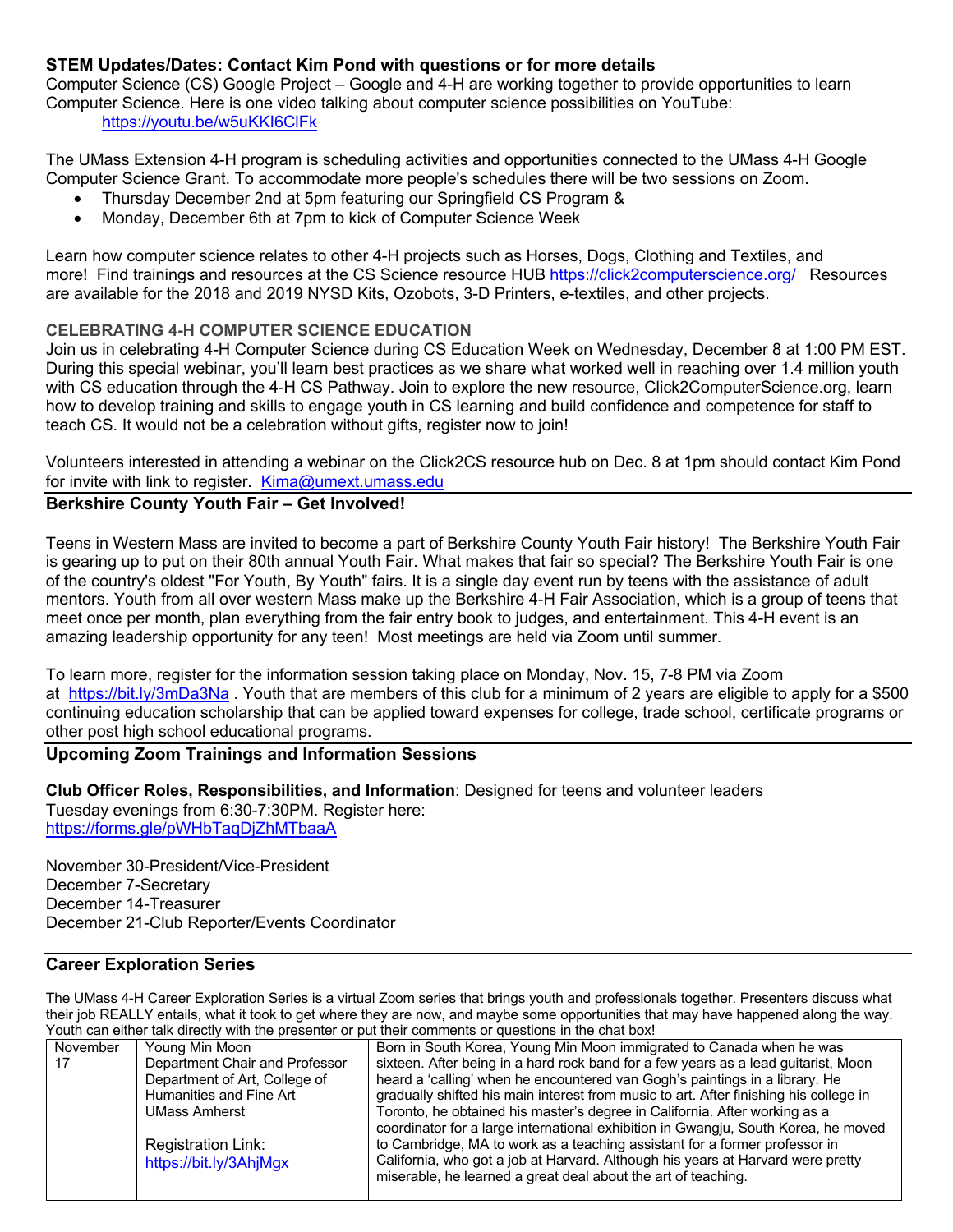|          |                                                                                                                      | After a number of years of being confused, Moon eventually got a full-time teaching<br>job in Florida and worked hard to become a good teacher. After he moved back to<br>the northeast, he started writing about art. When he published his first book, Moon<br>became known as a critic and expert in contemporary Korean art. While he was<br>honored to be recognized as a writer, his art took a backseat. For years Moon tried<br>to bring a good balance between his own art, writing, teaching, and being a parent.<br>Over the past three decades Moon has had some successes in his art, but he also<br>had many failures and rejections. But he doesn't let failures and rejections affect<br>him very much. He keeps on making paintings, while writing and teaching. Moon is<br>a painter at heart and feels happiest when he begins a painting. Recently he has<br>been painting the motif of a low dinner table full of delicious foods for ghosts of<br>ancestors. He is a professor and chair of the department of art at UMass Amherst. |
|----------|----------------------------------------------------------------------------------------------------------------------|-----------------------------------------------------------------------------------------------------------------------------------------------------------------------------------------------------------------------------------------------------------------------------------------------------------------------------------------------------------------------------------------------------------------------------------------------------------------------------------------------------------------------------------------------------------------------------------------------------------------------------------------------------------------------------------------------------------------------------------------------------------------------------------------------------------------------------------------------------------------------------------------------------------------------------------------------------------------------------------------------------------------------------------------------------------|
| December | Abigail Franklin Archer<br>Fisheries & Aguaculture Specialist<br><b>Registration Link:</b><br>https://bit.ly/3net1bS | Abigail Franklin Archer works as a Fisheries & Aquaculture Specialist with two<br>organizations - Barnstable County and Woods Hole Sea Grant. She is a marine<br>scientist and earned her Master's in Wildlife & Fisheries Conservation from UMass<br>Amherst. She does scientific experiments and observation studies on a variety of<br>animals such as oysters, quahogs, and a type of fish called river herring. All her<br>work involves cooperating with town natural resources managers and shellfish<br>aquaculture growers.                                                                                                                                                                                                                                                                                                                                                                                                                                                                                                                      |

# **Going Once, Going Twice…….**

Looking for a unique holiday gift or something for yourself? The Massachusetts 4-H Foundation will hold its annual Online Auction from November 1-15 on the Bidding for Good platform.

Bid on experience gifts like Mohegan Sun, Storyland or Treetop Adventures, multiple luxury New England hotel stays, retail and restaurant gift cards and more! *100% of proceeds from the auction go directly to 4-H programming.* Support Massachusetts 4-H while you breeze through your holiday shopping! If you have an item to donate, please visit our website.

#### **Member registration in 4-Honline -**

Have you re-enrolled for the New 4-H Year yet? There are resources to assist you on the UMass Extension 4-H website at https://ag.umass.edu/mass4h/about/4h-online. Don't forget – the UMass 4-H Program fee will go up on Jan 1, 2022 to \$80. Families will still be able to apply for a half waiver, but full waivers will no longer be available. Remember, 4-H members must be fully enrolled (all paperwork turned in to county office and fee paid) prior to participating in any programs.

Having trouble? Contact your local 4-H office or follow these tips:

- In 4 honline you should see a logo that is a circle with the initials rm in the center. If you do not see that logo, you may be using an old link or one you have bookmarked. Delete your old bookmark and instead go to https://v2.4honline.com/#/user/sign-in
- Membership Payment is found at the UMass 4-H website ( https://ag.umass.edu/mass4h) Scroll down and look for the yellow "Membership Payment" tab on the right side of the page.
- You can reset your password in case you forgot what it is!
- If your e-mail has changed, or you are not sure which email address you used to log in, don't worry! Reach out to your local office and they can either look it up or reset it for you.
- Anyone who is a new member or interested in joining UMass Extension 4-H must contact their local 4-H educator to obtain the proper paperwork. A list of educators is at the end of the NewsBlast.

# **4-H Club Grants**

Did you know that the Massachusetts 4-H Foundation raises funds to support 4-H programming throughout Massachusetts? This independent non-profit partner offers many opportunities for clubs, including 4-H club or council grants. These are available for special projects or needs that the group has which support the educational program and 4-H priorities and are awarded quarterly. Grants are not meant to be used for member awards, travel expenses, tee shirts, etc. Applications are reviewed for this quarter on December 31. You can find out more details and obtain a grant application by visiting https://www.mass4hfoundation.org/for-families-clubs/grants-and-awards/

**Safety Measures and precautions:** UMass Extension 4-H not only requires everyone to wear a mask in any UMass building, including 4-H offices, but also for adult volunteers and youth members at 4-H club meetings or events. COVID guidance can change daily; following daily guidance of the CDC and UMass 4-H when holding 4-H club meetings is required. See below for more details. Thank you for helping to keep our 4-H members safe and healthy!

**\_\_\_\_\_\_\_\_\_\_\_\_\_\_\_\_\_\_\_\_\_\_\_\_\_\_\_\_\_\_\_\_\_\_\_\_\_\_\_\_\_\_\_\_\_\_\_\_\_\_\_\_\_\_\_\_\_\_\_\_\_\_\_\_\_\_\_\_\_\_\_\_\_\_\_\_\_\_\_\_\_\_\_\_**

 $\circ$  Any 4-H club meetings or events held indoors: Masks must be worn by all participants and adults. All CDC/health guidance must be followed regarding social distancing at the time of the event or meeting.